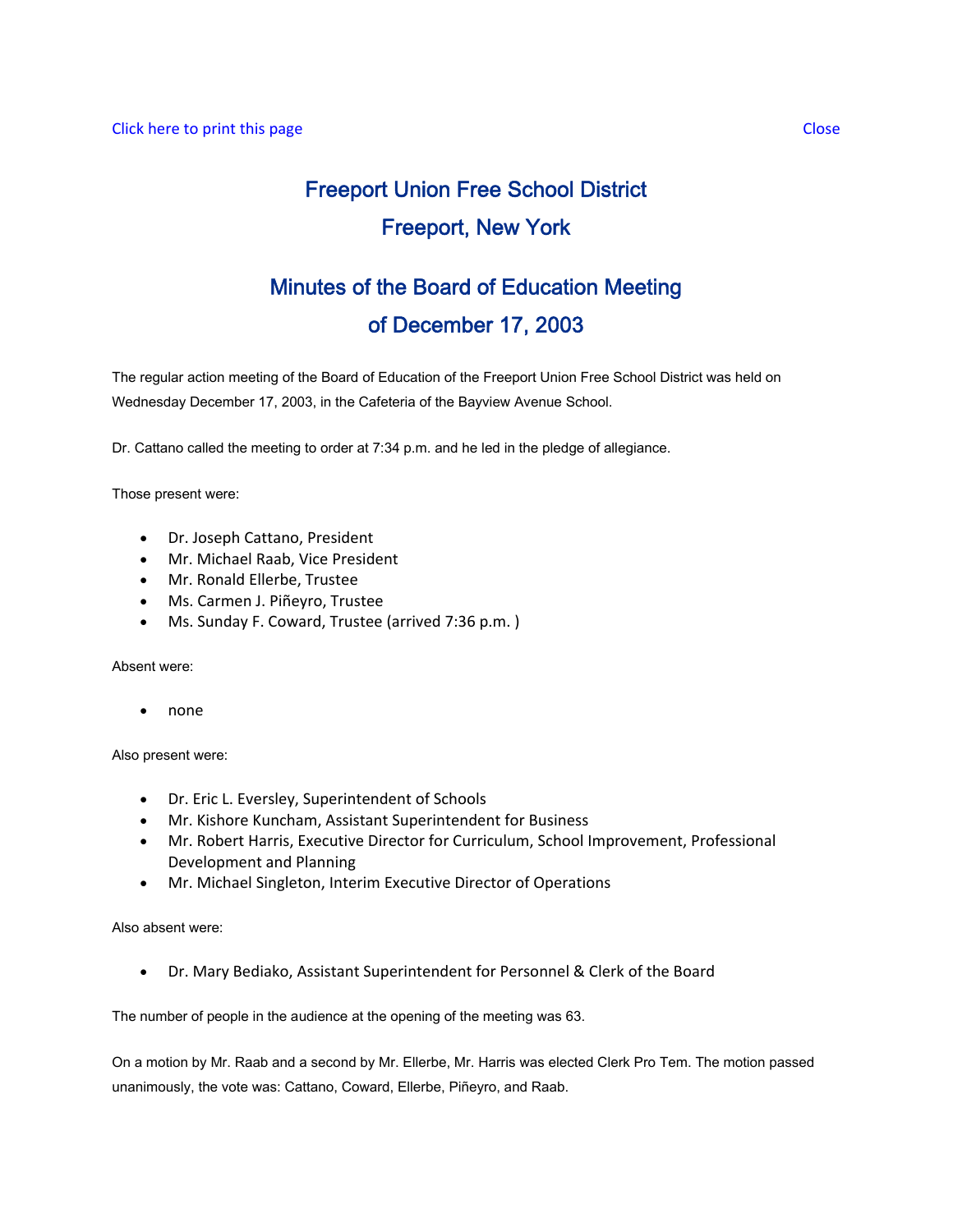# Superintendent's Report

Dr. Eric L. Eversley, Superintendent of Schools introduced the Principal of Bayview Avenue School of Arts and Sciences, Mrs. Jelain Hubbard. Ms. Hubbard introduced Mr. Huisman, Ms. Jones and Ms. Isreal. With the assistance of Ms. Jones and Ms. Isreal, the third grade class of Mr. Huisman presented a program in "Celebration of School". The presentation was also assisted by several fourth grade announcers.

The announcers from the fourth grade were:

- Brea Baker
- Isaiah Barnes
- Jovett Llanos
- Angelica Millan
- Natalie McLeod
- Leondre Simmon
- Lakiea Simmons

The third grade students from Mr. Huisman's class were:

- Joshua Arias
- Nicole Brockington
- Alexandra Caggiano
- Daniel Campbell
- James Clougher
- Rebekah Cruz
- Alexander Delacruz Rodriguez
- Patricia Guzman
- Christopher Hassell
- Aaron Johnson
- Unique Johnson
- Perla LaGara
- Carlos Pena
- Oscar Ponce‐Espana
- Kaitlyn Quinton
- Marcus Rhoden
- Phillip Rose
- Elijah Skeete
- Yeison Vasquez‐Bonilla
- Danielle Walker
- Leeandra Willis
- Brendon Wright

Dr. Eversley then introduced the new Head of Security Mr. William Schmitz. He was welcomed by all.

The Superintendent also discussed the two football trophies on display at the meeting. The trophies were won by the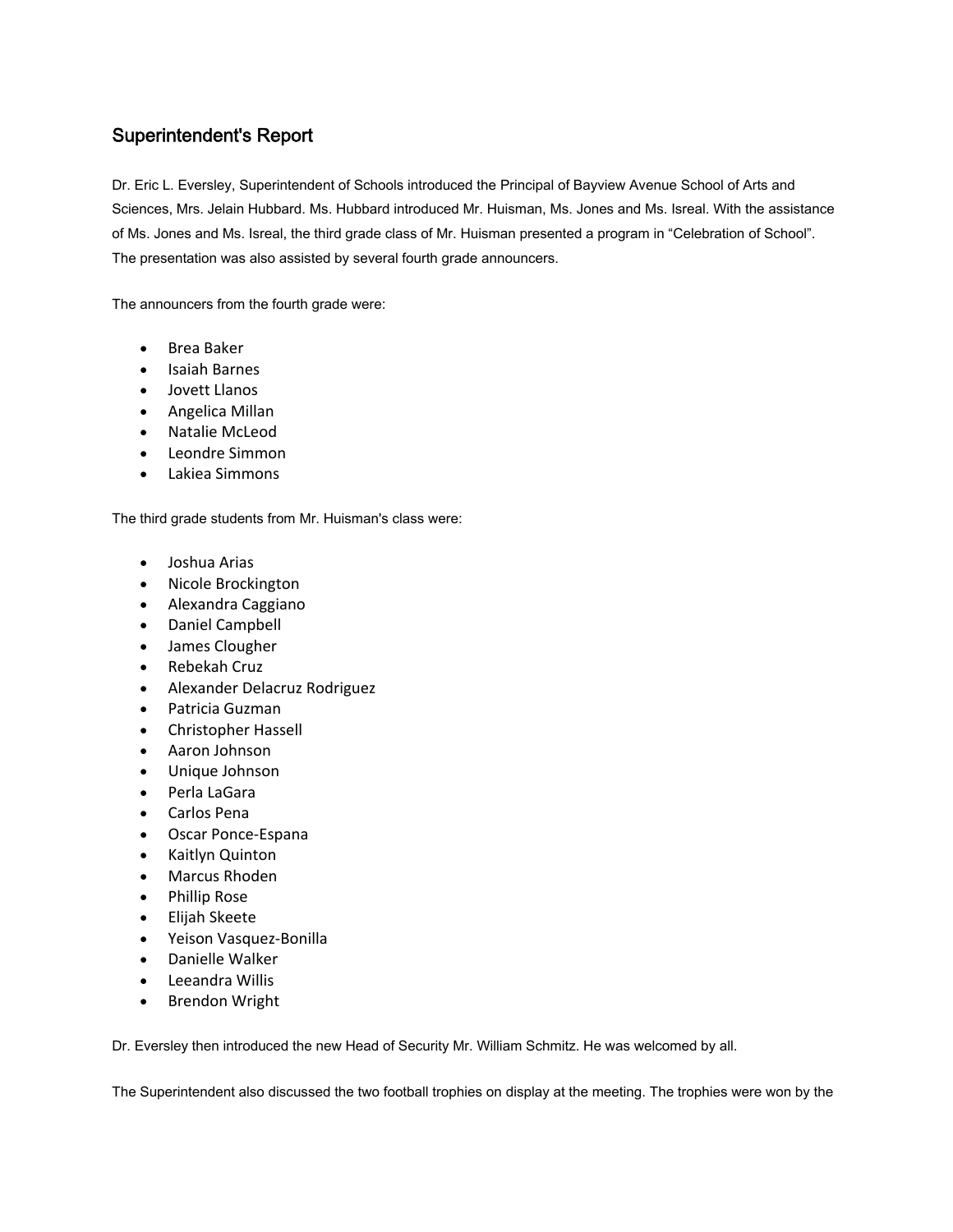Freeport Football Team, and they have won the trophy 9 times.

Dr. Eversley then introduced Mr. Kishore Kuncham, Assistant Superintendent for Business, Mr. Kuncham discussed the Senior Citizens Exemption/Person's With Disabilities Exemption. He explained to the Board that the impact would be very small.

Mr. Kuncham then discussed the Finance/Budget Advisory Committee and availability of openings on the committee. He discussed that last year there were 21 members of the committee and 18 members have returned this year.

The Board discussed the process for selection of members of the committee. After some discussion the following motion was made by Mr. Raab:

Be It Resolved that the Board of Education of the Freeport Union Free School District hereby increases the Finance/Budget Advisory Committee by three members, one in each category of Renters, Past School Board Members and Veterans.

The motion was seconded by Mr. Ellerbe, and the motion passed. The vote was:

Yeas: Ellerbe, Piñeyro and Raab.

Nays: Cattano and Coward.

Abstentions: none.

Mr. Kuncham informed the Board and the public that applications were available and that a lottery would be held at the next Board of Education planning/action meeting on January 7, 2004.

Dr. Eversley then informed the Board and public that Freeport Public Schools have been nominated for the People's Hope Award by the United Way.

## Questions from the Public

The public was then given the opportunity to address the Board of Education. Each speaker was allowed to address the Board for six minutes. The Board and administration addressed the comments from the public.

# Board of Education Committee Reports

Mr. Raab discussed with the Board the issue of suggestion boxes placed in the District.

Mr. Ellerbe gave a report on the Campaign for Fiscal Equity meeting. The group discussed financing and funding to schools in New York State.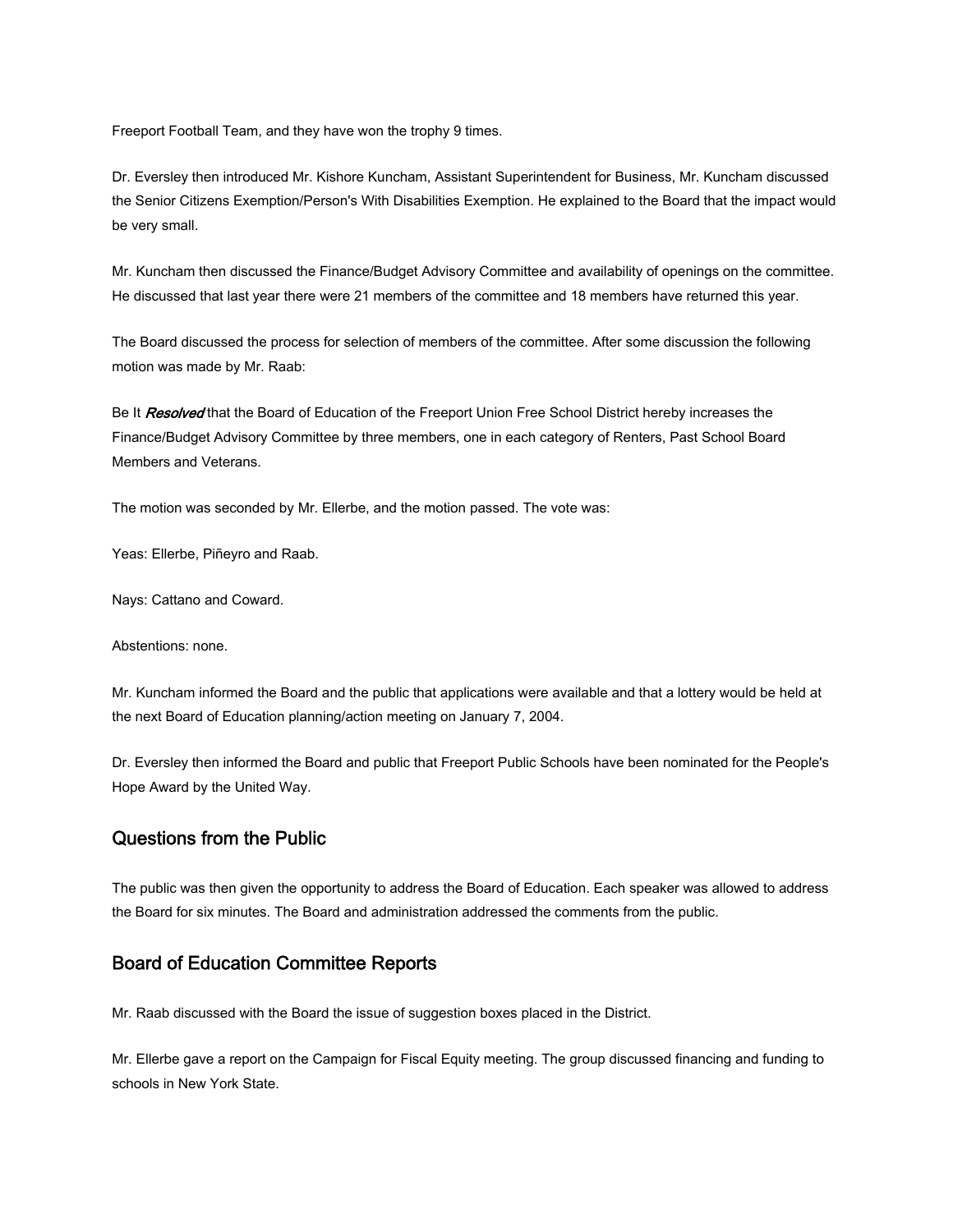# Items for Action

 On a motion by Ms. Coward and a second by Mr. Raab the following items, on a consent agenda, were approved unanimously:

## Acceptance of the Minutes

Resolved that the Board of Education hereby accepts the minutes of the following meetings as written:

- November 12, 2003;
- November 24, 2003;
- November 25, 2003; and,
- December 3, 2003

## Leave of Absence

Resolved that the Board hereby grants a request for leave as listed in the following Change of Status Report:

• **Samantha Mentzinger,** Special Education Teacher, effective November 17, 2003 through June 30, 2004, for childcare.

## Change of Status

Resolved that the Board of Education for the Freeport Union Free School District hereby grants a request for a change of status as listed in the following Change of Status Report:

- **Patricia Wesselhoft,** 5 Hr. Food Service Worker, change to a 6 Hour Food Service Worker, effective December 1, 2003.
- **Fanny Hermida,** 4.5 Hr. Food Service Worker, change to a 5 Hour Food Service Worker, effective December 1, 2003.
- **Grazielle Herman,** 4 Hr. Food Service Worker, change to a 5 Hour Food Service Worker, effective December 1, 2003.
- **Susan Lembcke,** 4 Hr. Food Service Worker, change to a 5 Hour Food Service Worker, effective December 1, 2003.

## Resignation of Staff

Resolved that the Board of Education of the Freeport Union Free School District hereby accepts the letter(s) of resignation from the following staff members as listed :

- **Daniele Trepeta,** Permanent Substitute, effective November 21, 2003.
- **Donna Davis,** part‐time Teaching Assistant, effective December 1, 2003.
- **Kelly Maher,** Permanent Substitute, effective December 4, 2003.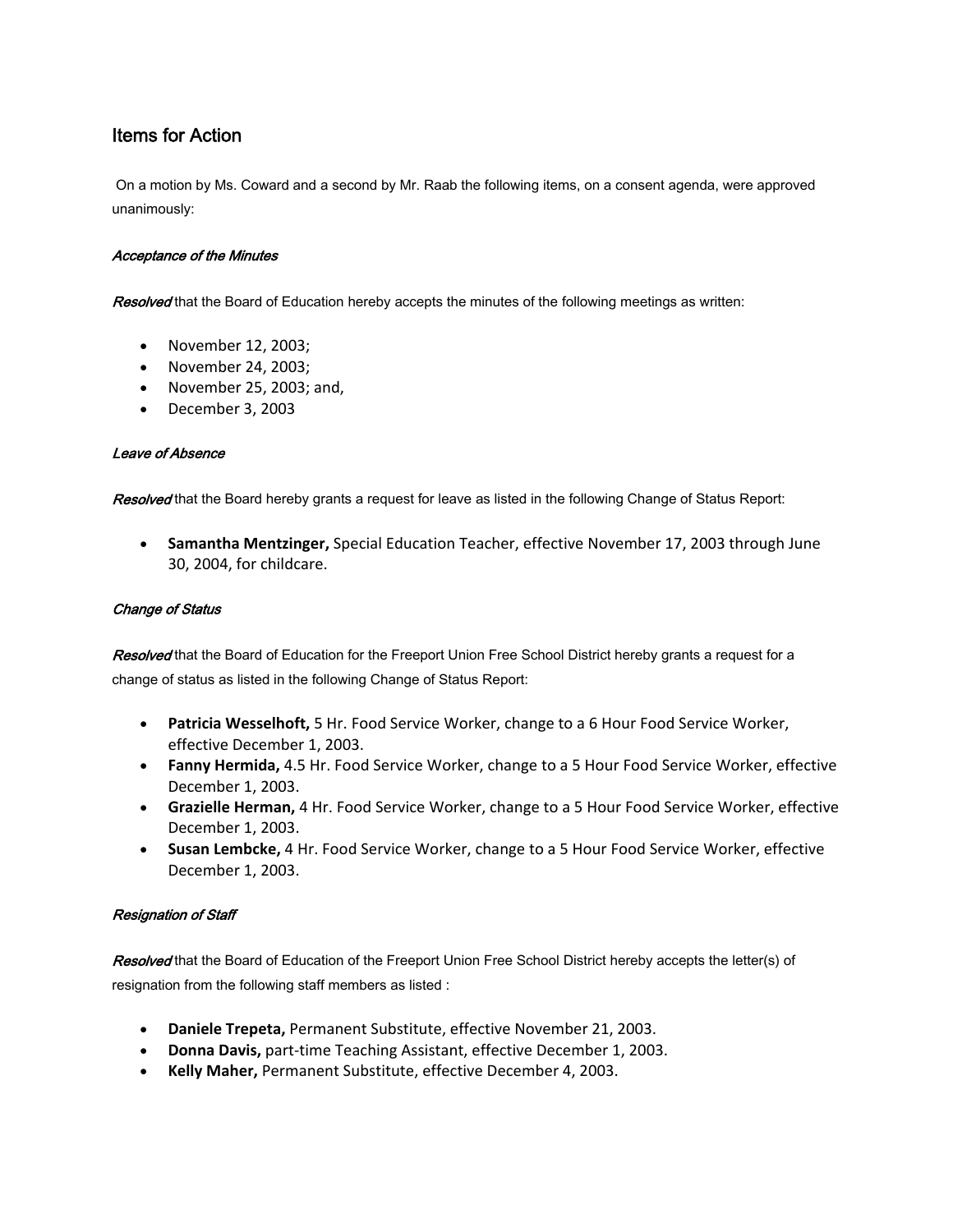#### Termination of Staff

Resolved that the Board of Education of the Freeport Union Free School District hereby terminates the services of the following employee as listed in the following termination report.

Daniel Rodriguez, Head Custodian I, effective December 5, 2003, deceased.

#### Appointment of Staff Report

#### Temporary Appointments

Resolved that the Board of Education of the Freeport Union Free School District, upon the recommendation of the Superintendent, hereby appoints the individuals listed in the attached Appointment of Staff Report - Temporary, in accordance with the rules of the Board of Regents. These individuals shall posses appropriate certification allowing them to serve as teachers in the public schools of New York:

Doris Lee, Special Education Teacher, (replacing S. Mentzinger, LOA) a temporary appointment effective November 24, 2003 through June 30, 2004 . Compensation will be on step 1-2A of the U5D Schedule at \$51,579. Assignment: Dodd.

Daniele Trepeta, Special Education Teacher, (replacing M. Rodgers, LOA) a temporary appointment effective November 24, 2003 through June 30, 2004. Compensation will be on step 1-1A of the U5C Schedule at \$43,670. Assignment: FHS.

#### Permanent Substitute

Resolved that the Board hereby approves the permanent substitute teacher(s) as listed in the attached Appointment of Staff report

Linda Lorenzotti, Permanent Substitute, (replacing K. Maher, resigned) a temporary appointment effective December 8, 2003 through June 30, 2004. Compensation will be according to the Substitute Pay Rate of \$125 per day. Assignment: Columbus .

#### Civil Service Category Appointments

Resolved that the Board of Education hereby appoints the individuals as listed in the attached Appointment of Staff Report - Civil Service, in accordance with Civil Service Rules and Regulations.

Cynthia Marcellus, 4 Hour Food Service Helper, (replacing G. Herman, change of status) a probationary appointment effective December 1, 2003. Compensation will be according to the Cafeteria Salary Schedule at \$7,729.92. Assignment: FHS.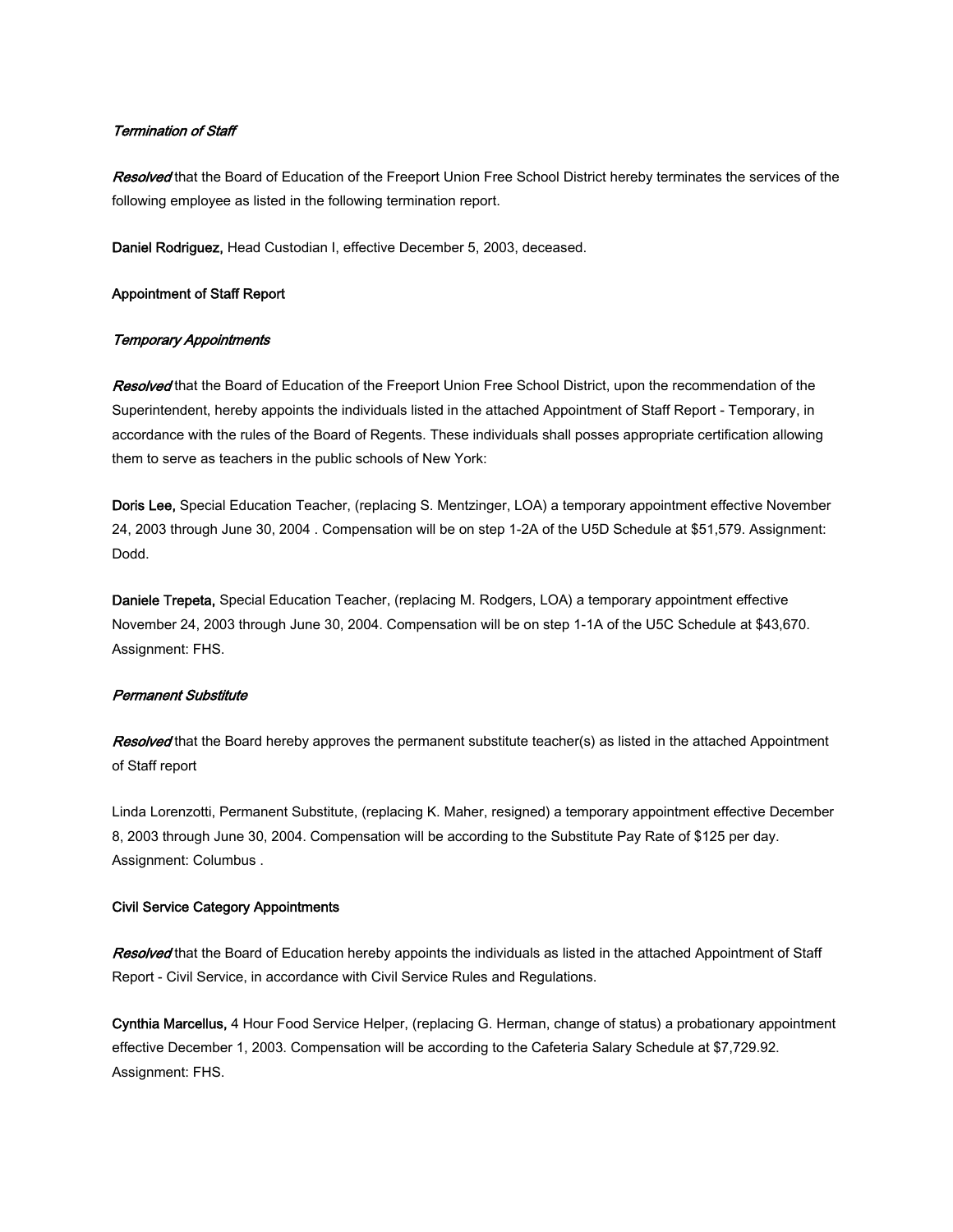#### Acceptance of the Minutes on the Committees on Special Education and Preschool Special Education

Resolved that the Board of Education hereby accepts the minutes of the meetings of the committees on special education and preschool special education for the following dates:

- November 7, 2003;
- November 10, 2003;
- November 17, 2003;
- November 19, 2003;
- November 20, 2003;
- November 24, 2003;
- November 25, 2003;
- Individual Action Items

#### Granting of Tenure

Mr. Raab made the following motion:

Be It Resolved that the Board of Education of the Freeport Union Free School District hereby grants tenure status to the following individuals :

| <b>Administrative Position(s)</b> |              |                           |                           |  |  |
|-----------------------------------|--------------|---------------------------|---------------------------|--|--|
| NAME                              | SCHOOL       | <i><b>TENURE AREA</b></i> | <i><b>TENURE DATE</b></i> |  |  |
| Carolyn Thompson                  | Districtwide | School District           | January 8, 2004           |  |  |
|                                   |              | Administrator             |                           |  |  |

| <b>Teaching Positions</b> |            |                           |                           |  |  |
|---------------------------|------------|---------------------------|---------------------------|--|--|
| <b>NAME</b>               | SCHOOL     | TENURE AREA               | <i><b>TENURE DATE</b></i> |  |  |
| Pauline Craig             | <b>FHS</b> | ESL                       | January 2, 2004           |  |  |
| Lolita Beathea            | <b>FHS</b> | <b>Physical Education</b> | January 2, 2004           |  |  |
| Theresa Manfre            | Dodd       | Reading                   | January 2, 2004           |  |  |
| Mary Ahearn               | Archer     | Elementary                | January 2, 2004           |  |  |
| <b>Yolette Latortue</b>   | <b>FHS</b> | Foreign Language          | January 2, 2004           |  |  |
| Wanda Garcia              | Archer     | Elementary                | January 2, 2004           |  |  |
| Annette Jones             | Dodd       | Mathematics               | January 7, 2004           |  |  |
| Stephanie Metzger         | Bayview    | School Psychologist       | February 12, 2004         |  |  |

- November 26, 2003;
- December 3, 2003;
- December 4, 2003;
- December 8, 2003;
- December 9, 2003;
- December 11, 2003.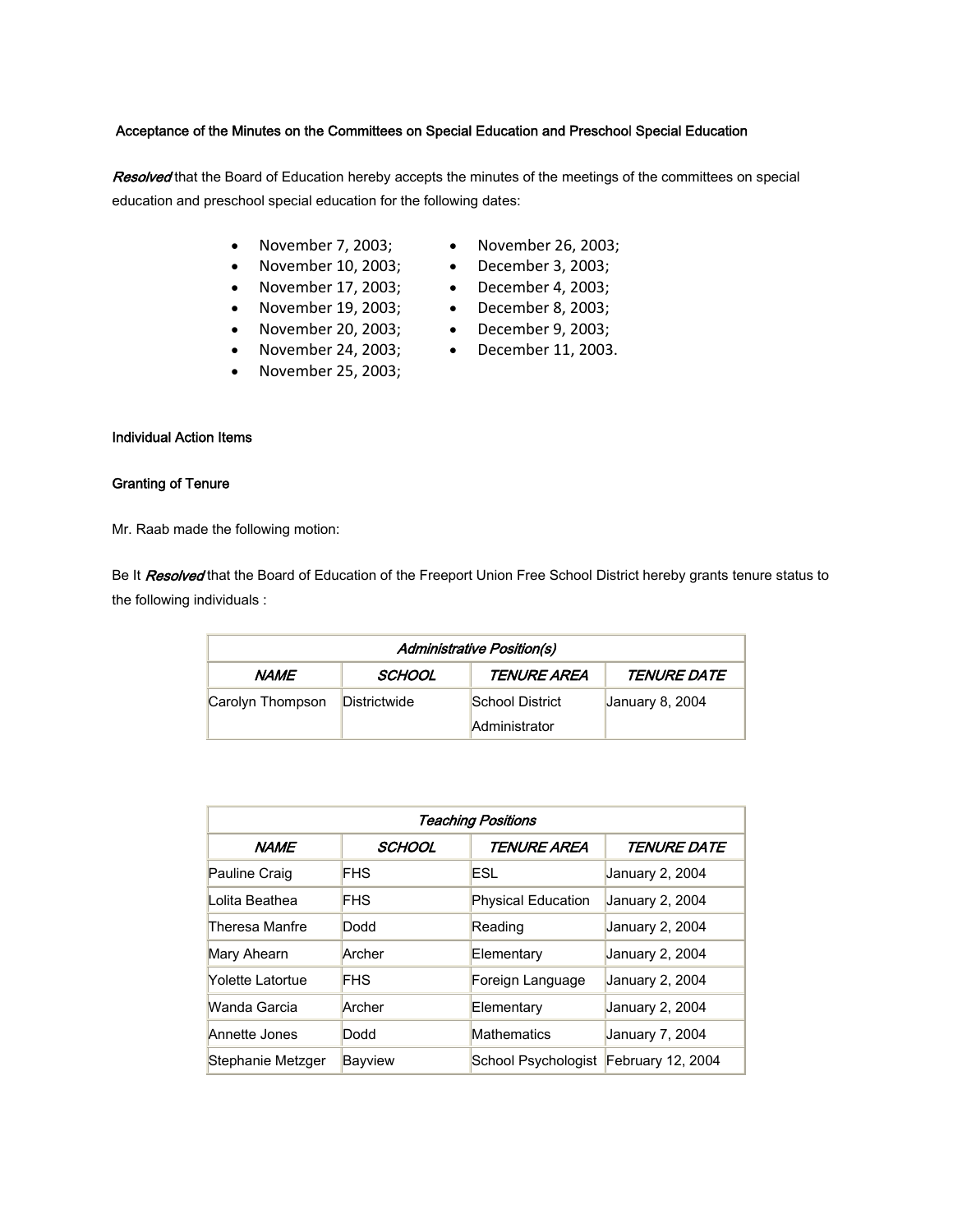| Teaching Assistant Positions |            |                           |                           |  |  |
|------------------------------|------------|---------------------------|---------------------------|--|--|
| <b>NAME</b>                  | SCHOOL     | <b>TENURE AREA</b>        | <i><b>TENURE DATE</b></i> |  |  |
| Andrea Brown                 | Archer     | Teaching Assistant        | January 2, 2004           |  |  |
| Fara Strekas                 | Columbus   | Teaching Assistant        | January 2, 2004           |  |  |
| Nancy Stafford               | Atkinson   | <b>Teaching Assistant</b> | January 4, 2004           |  |  |
| Linda Jenkins                | Dodd       | Teaching Assistant        | February 12, 2004         |  |  |
| Dalal Attalla                | <b>FHS</b> | <b>Teaching Assistant</b> | February 12, 2004         |  |  |
| Susana Gonzalez              | Atkinson   | Teaching Assistant        | February 26, 2004         |  |  |
| <b>Chrystal Pearce</b>       | Atkinson   | Teaching Assistant        | February 26, 2004         |  |  |

The motion was seconded by Mr. Ellerbe and passed unanimously.

Cattano, Coward, Ellerbe, Piñeyro and Raab.

#### Senior Citizens' Exemption

Ms. Piñeyro made the following motion:

WHEREIN recent legislation has been passed in relation to Senior Citizens Exemptions, the new law, Chapter 512 of the laws of 2003, amends Section 467 of the Real Property Tax Law and raises the maximum income for which a fifty percent exemption may be granted from \$21,500 to \$24,000 and,

WHEREAS this exemption will take effect for assessment rolls with taxable status dates occurring on or after January 2, 2004, and will apply to the 2004-2005 School tax bills, the sliding scale benefits and the maximum benefits will be available, if all options in the law are selected, according to the following table:

#### INCOME PERCENT EXEMPTION

- Less than \$24,000 50%
- \$24,000 but less than \$25,000 45%
- \$25,000 but less than \$26,000 40%
- \$26,000 but less than \$27,000 35%
- \$27,000 but less than \$27,900 30%
- \$27,900 but less than \$28,800 25%
- \$28,800 but less than \$29,700 20%
- \$29.700 but less than \$30,600 15%
- \$30,600 but less than \$31,500 10%
- \$31,500 but less than \$32,400 5%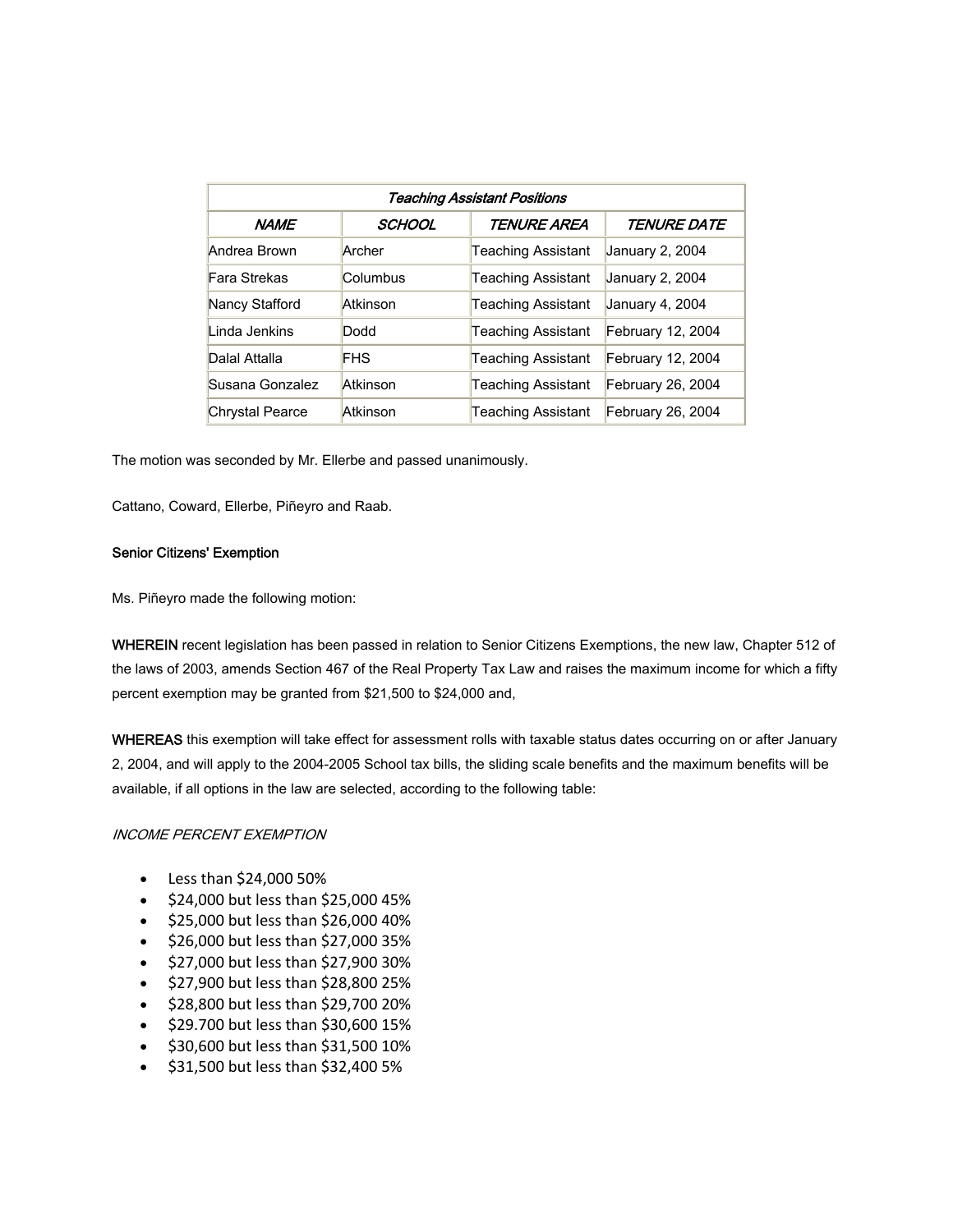BE IT THEREFORE Resolved that the Board of Education of the Freeport Union Free School District hereby adopts the new law, Chapter 512 of the laws of 2003, amending Section 467 of the Real Property Tax Law.

The motion was seconded by Mr. Ellerbe and unanimously passed.

Cattano, Coward, Ellerbe, Piñeyro and Raab.

### Persons with Disabilities And limited Income Exemption

Mr. Ellerbe made the following motion:

WHEREIN recent legislation has been passed in relation to Persons With Disabilities And limited Income Exemptions, the new law, Chapter 462 of the laws of 2003, amends Section 459-c of the Real Property Tax Law and raises the maximum income for which a fifty percent exemption may be granted from \$21,500 to \$24,000 and,

WHEREAS this exemption will take effect for assessment rolls with taxable status dates occurring on or after January 2, 2004, and will apply to the 2004-2005 School tax bills, the sliding scale benefits and the maximum benefits will be available, if all options in the law are selected, according to the following table:

### INCOME PERCENT EXEMPTION

- Less than \$24,000 50%
- \$24,000 but less than \$25,000 45%
- \$25,000 but less than \$26,000 40%
- \$26,000 but less than \$27,000 35%
- \$27,000 but less than \$27,900 30%
- \$27,900 but less than \$28,800 25%
- \$28,800 but less than \$29,700 20%
- \$29.700 but less than \$30,600 15%
- \$30,600 but less than \$31,500 10%
- \$31,500 but less than \$32,400 5%

BE IT THEREFORE Resolved that the Board of Education of the Freeport Union Free School District hereby adopts the new law, Chapter 462 of the laws of 2003, amending Section 459-c of the Real Property Tax Law.

The motion was seconded by Ms. Coward and unanimously passed.

Cattano, Coward, Ellerbe, Piñeyro and Raab.

# Executive Session

At 9:14 p.m. a motion was made by Mr. Ellerbe to go into Executive Session to discuss a particular matter of personnel.